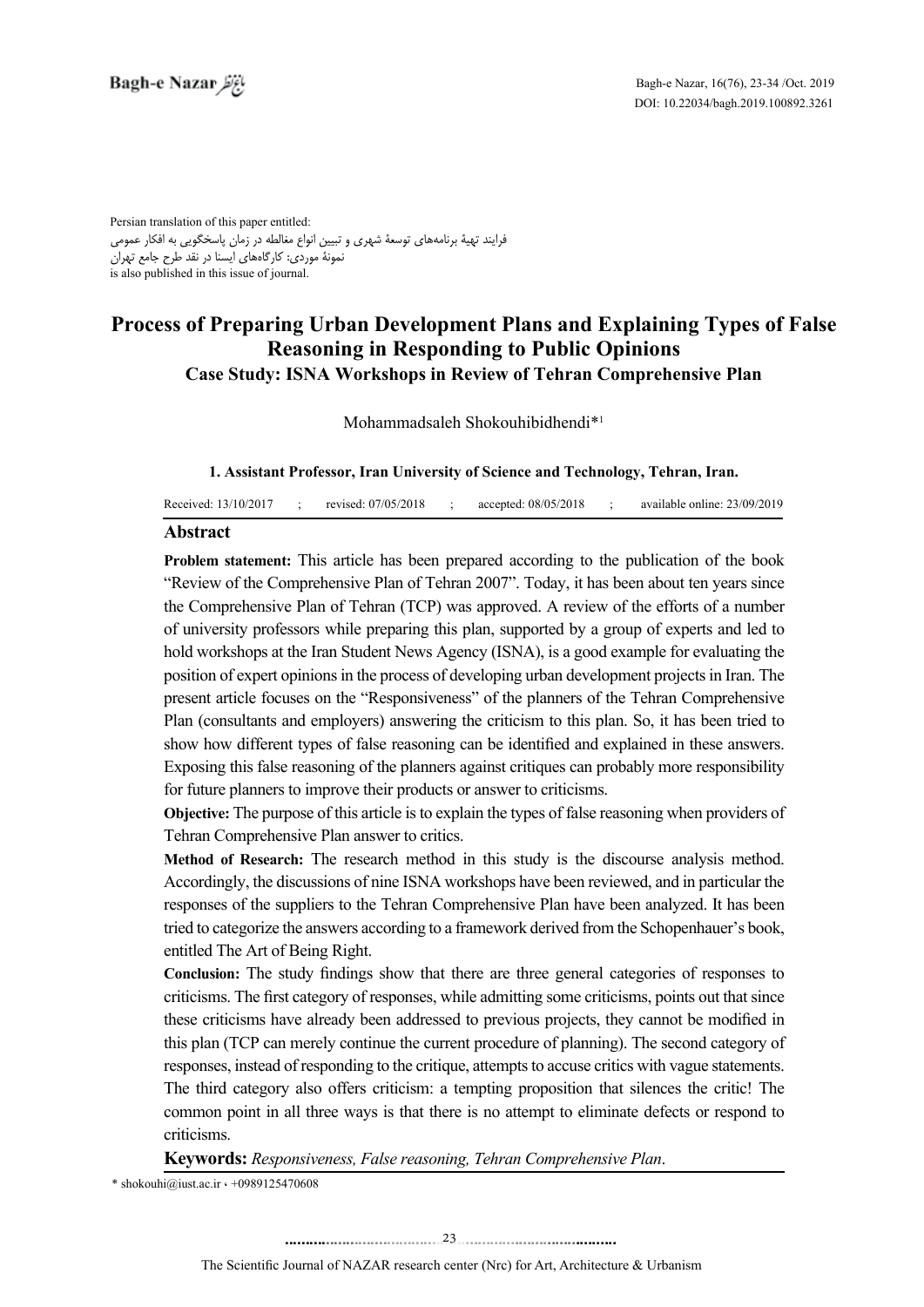# **Introduction**

The issues of responsibility and transparency in the recent urban planning literature have been emphasized by many theorists. In particular, by proposing paradigms such as urban governance, the importance of responsibility in the urban planning and management process has become more and more evident. In strategic plans, due to the emphasis on public participation, it is necessary for plan providers to the response reviews and critiques. Producers of Tehran Comprehensive Plan have also been obliged to respond to criticism in the process of preparing their plans.

While preparing Tehran Comprehensive Plan, the ISNA news agency hosted a series of workshops in which a number of university professors criticized the process of preparing and the content of the comprehensive plan of Tehran. The detailed text of these topics has been documented in a book entitled "A review on the Tehran comprehensive plan 2007". From the behalf of the planners who were providing the plan, as well as the employer organization of that, some people came to some sessions of these workshops to answer some critics. This paper tries to sort out the types of arguments in responding to critics by reviewing some of the responses raised by the plan's providers (including the consultant and employer). The hypothesis of this paper is that the providers of the comprehensive plan of Tehran, instead of responding to critics or accepting errors and trying to correct them, generally have attempted to false reasoning.

#### **Literature** Review

# **• The concept of responsibility and its importance** in urban management

In the current theoretical literature, accountability is considered as one of the criteria for evaluation of appropriate governance in a city (Parhizkar  $\&$ Kazemian,  $2005$ ,  $32$ ). This concept is counted as a criterion for appropriate urban governance evaluation, along with the other four criteria (effectiveness, procedural justice, sustainability, equilibrium),

(Hendriks, 2013, 553). Governments are responsible for meeting the needs and wants of the citizens (Panday,  $2017, 58$ ). Not only governmental institutions, but also public organizations such as municipalities and private sector such as consultant engineers are also responsible toward citizens and stakeholders (Taghvai & Tajdar,  $2009, 53$ ). Therefore, city managers and their consultants are required to be responsible toward citizens and critics with their clear performance .representation

Accountability increases the possibility of citizens' Habitat, 2017). The criteria for responsibility and participation in the urban governance process (UNaccountability is how the officials and decision makers are accountable to citizens (Taghvai  $&$  Tajdar,  $2009, 54$ ). Therefore, if a good urban governance is considered as a system, accountability of managers is the input and effectiveness and efficacy will be the output (Van den Dool, Hendricks, Gianoli, & Schaap,  $2015$ ,  $169$ ). Accordingly, the first step to good urban governance is possibly the managers' accountability.

## • Kinds of false reasoning in responsibility

While criticism provides opportunity for city managers to identify and resolve weak points (Pierre,  $2011, 38$ ), the lack of transparency and accountability to critics are considered as the main features in urban management in Iran (Taghvai & Tajdar, 2009, 47). However, resistance to criticism through kinds of fallacy deprives managers of this opportunities. The question is why and how urban managers can evade responsibility and accountability?

legislated principles and regulations, they are obliged If urban managers break the rules or ignore legallyto improvise a way in order to evade criticism or to use fallacy in accountability to critics. Yet, how is it possible that fallacy exonerates the offender, or criticized, manager from public opinion? Arthur Schopenhauer- the well-known-German philosopher in 19th century in his peerless book named "The Art of Being Right" presents 38 stratagems to show how a wrong person can show up his opponent in a debate, or at least avoid drooping (Schopenhauer,  $2006$ ). Fig.1 outlines Schopenhauer's strategies in the content of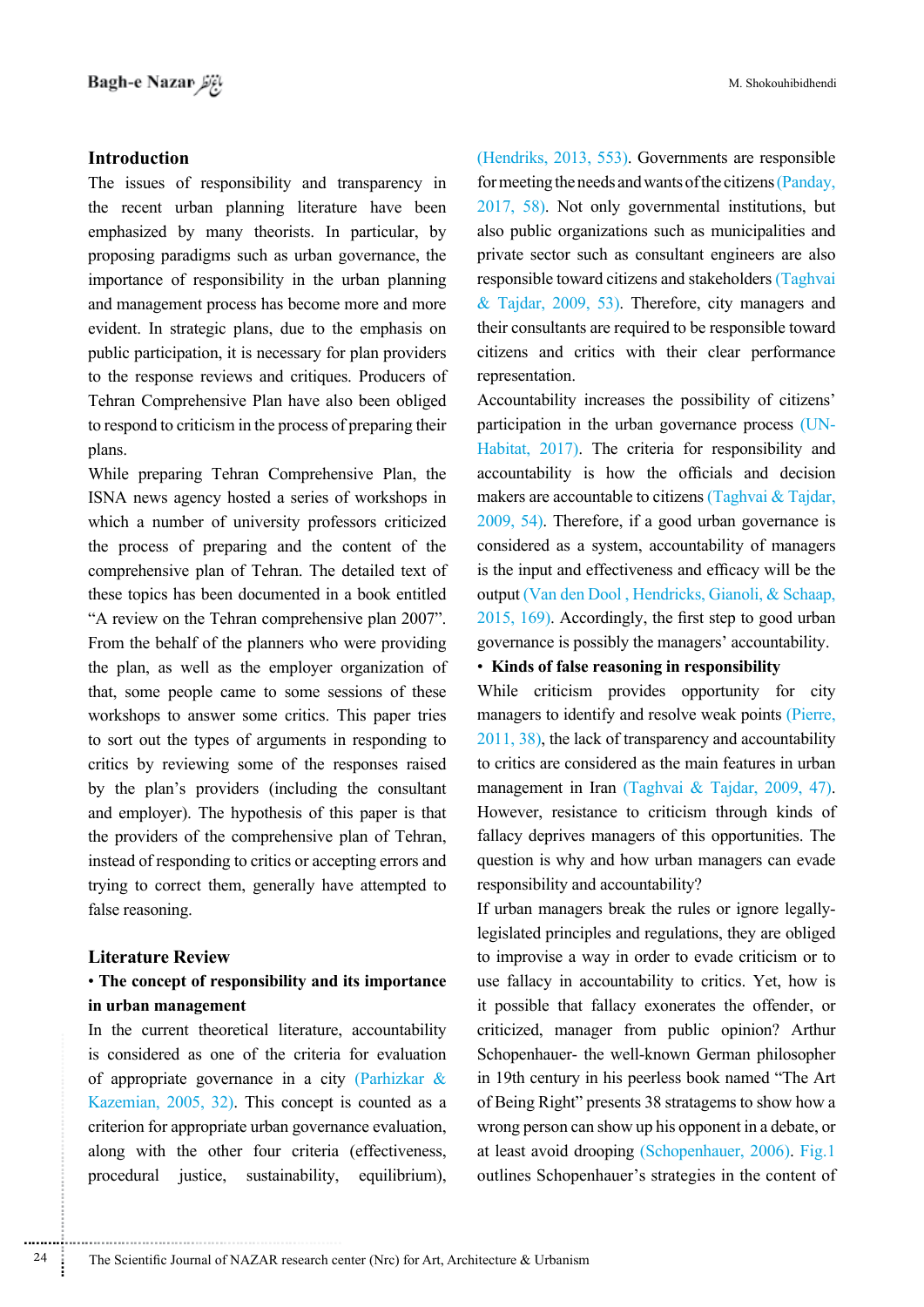| 1. The Extension (Dana's Law)                      | 20. Draw Conclusions Yourself                                    |  |  |  |
|----------------------------------------------------|------------------------------------------------------------------|--|--|--|
| 2. The Homonymy                                    | 21. Meet Him With a Counter-Argument as Bad as His               |  |  |  |
| 3. Generalize Your Opponent's Specific Statements  | 22. Petitio principii                                            |  |  |  |
| 4. Conceal Your Game                               | 23. Make Him Exaggerate His Statement                            |  |  |  |
| 5. False Propositions                              | 24. State a False Syllogism                                      |  |  |  |
| 6. Postulate What Has to Be Proved                 | 25. Find One Instance to the Contrary                            |  |  |  |
| 7. Yield Admissions Through Questions              | 26. Turn the Tables                                              |  |  |  |
| 8. Make Your Opponent Angry                        | 27. Anger Indicates a Weak Point                                 |  |  |  |
| 9. Questions in Detouring Order                    | 28. Persuade the Audience, Not the Opponent                      |  |  |  |
| 10. Take Advantage of the Nay-Sayer                | 29. Diversion                                                    |  |  |  |
| 11. Generalize Admissions of Specific Cases        | 30. Appeal to Authority Rather Than Reason                       |  |  |  |
| 12. Choose Metaphors Favorable to Your Proposition | 31. This Is Beyond Me                                            |  |  |  |
| 13. Agree to Reject the Counter-Proposition        | 32. Put His Thesis into Some Odious Category                     |  |  |  |
| 14. Claim Victory Despite Defeat                   | 33. It Applies in Theory, but Not in Practice                    |  |  |  |
| 15. Use Seemingly Absurd Propositions              | 34. Don't Let Him Off the Hook                                   |  |  |  |
| 16. Arguments Ad Hominem                           | 35. Will Is More Effective Than Insight                          |  |  |  |
| 17. Defense Through Subtle Distinction             | 36. Bewilder Your opponent by Mere Bombast                       |  |  |  |
| 18. Interrupt, Break, Divert the Dispute           | 37. A Faulty Proof Refutes His Whole Position                    |  |  |  |
| 19. Generalize the Matter, Then Argue Against it   | 38. Become Personal, Insulting, Rude (argumentum ad<br>personam) |  |  |  |

Fig. 1. A list of 38 offered strategies by Schopenhauer for fallacy in debates. Source: Schopenhauer, 2006.

his book.

In the following, it is discussed whether the producers of comprehensive plans utilize such strategies in their debate with critics, and if yes, which of the strategies are used

# **Methodology**

The method of the present study is based on discourse analysis. Discourse analysis is a method used for reviewing passages and texts including conflicted viewpoints. Discourse analysis is referred to as identification of the relationship between sentences and viewing the whole outcome made out of these relationships. Based on this definition, discourse analysis, unlike traditional linguistic analyses, does not deal with grammatical and lexical elements concluding the sentence as the most general basis for explanation of meaning, i.e. context of the text, rather it focuses on outer-factors of the text including

positional, cultural, social, etc., contexts (Hatami  $\&$ Jabbarnejad, 2008). Hence, with respect to the issues around Comprehensive Plan, discourse analysis can be a useful method. Therefore, the content of three ISNA Workshops in which proponents of Tehran Comprehensive Plan attended is investigated and their accountability method is analyzed comparing the 38 strategies indicated by Schopenhauer.

As a strategic-structural plan for development and construction of Tehran, Tehran Comprehensive Plan was legislated by Iran City Planning and Architecture Supreme Council in November 26, 2007, and Tehran's Mayor delivered it to deputies and region mayors in April of 2008 (Qalibaf, 2008). As with the production of the Plan, several critics including university professors and professionals of city planning and architecture criticized the procedure and content of studies for the Plan. The criticisms were discussed in workshops held and

.......... ....... ........ ........... ...... ....... ........ .......... ...........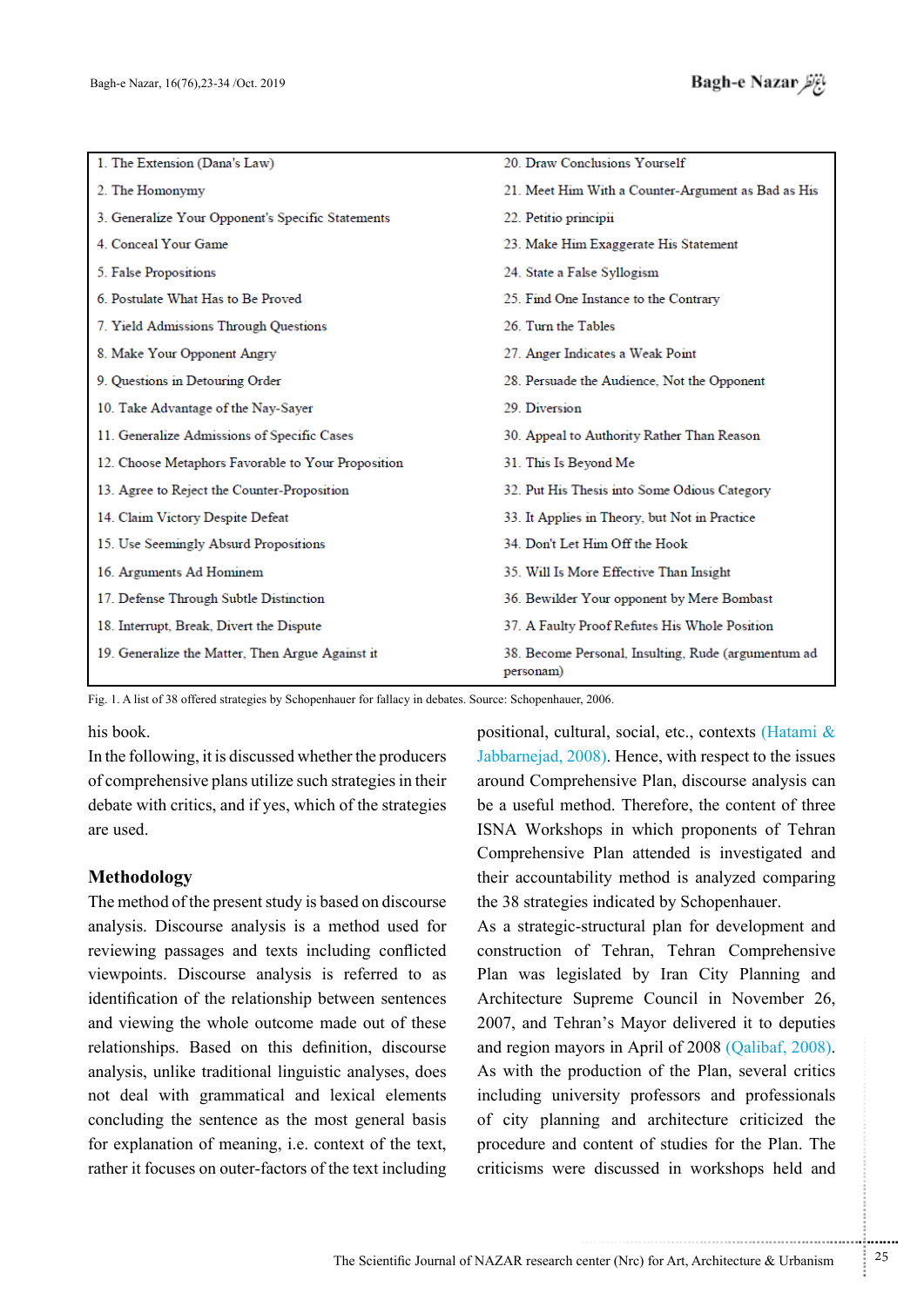hosted by ISNA News Agency. Among the critics of the Plan were Seyed Amir Mansouri (academic staff of Tehran University), Naser Barati (academic staff of Imam Khomeini International University), Sharif Motavvaf (academic staff of Shahid Beheshti University), Seyed Abdolhadi Daneshpour, Mostafa Behzadfar, and Esmail Shi'e (academic staffs of Iran University of Science and Technology). The content of the workshops were then compiled in a book named "Criticism and Investigation of Tehran Comprehensive Plan" by Seyed Amir Mansouri (Mansouri, 2016).

Out of the nine meetings held, in three meetings (the first one on July 11, the second one on July 24, and the fifth one on December 10, 2006), a number of producers and employers of the plan attended to answer critics' questions. One of the main officials was Majid Ghamami who attended the first workshop. He was one of the influential experts in the process of plan production; however, he was not able to take the responsibility for all of the issues discussed about the plan. The second workshop included more criticisms with the presence of Masud Shafiq, managing director of BoomSazgan Paidar company; however, he was not able to respond all the questions and issues, as he responded some of the questions precisely with "I have no idea!" (Shafiq, second workshop). In the fifth session, Jalil Habibolahian, Tehran mayor deputy and chief manager of comprehensive and detailed plans production organization attended the workshop as the principal of Plan. Examining the responses of these three men to the questions posed by critics in first, second and fifth workshops can contribute to the support or rejection of the hypothesis of the study. Since the attenders have not discussed as the proponents of the Plan in the other workshops, the present study solely focuses on the three aforementioned workshops. In the following, the criticisms to the Comprehensive Plan are summarized and categorized and the responses of officials are then reviewed.

# **Findings: Discourse Analysis of the Comprehensive Plan Criticism Workshops • Criticism of Tehran Comprehensive Plan - First Category: Criticism of the Plan procedure**

A. Consultant selection process: some critical remarks have been made about the process of consultant selection. For example, Mansouri indicates that "In Tehran Plan, 29 consultants are selected. Reviewing the process, we find out that the selection of the consultants is based on the idea of one person, and the selection criteria are not clear. We haven't established an organization in which the vote of one person is determiner of all issues. Such situations indicate that the so-called organization was not an organization in practice, it was just a person" (Mansouri, First Workshop). Moreover, Mansouri addresses Masud Shafiq, "You can't pass the buck to Eng. Habibolahian and Ghamami, ignoring the question of how and from where BoomSazgan Company appeared. The question is always asked. You enjoyed a rent for which you should be accountable" (Mansouri, Second Workshop). On the other hand, Mansouri indicates that "eight consultants have been selected, each of which taking the responsibilities such as traffic, environmental studies, etc., and a chief consultant has been responsible for city planning issues, while the organizational link of the chief city planning consultant and other consultants is blurred. The city planning consultant is referred to as the chief consultant, whereas the responsibility is declared after all other consultants. Is the chief consultant able to be responsible for defending the transportation organization reports? Such coordination has no meaning" (Mansouri, first workshop).

B. Role and position of the plan producer organization: In September, 2003, an agreement between Ministry of Roads and Urban Development and Tehran Municipality has been signed for the first time in order to establish an institute for Tehran urban development plans production<sup>1</sup>. This institute became the main principal of the Plan.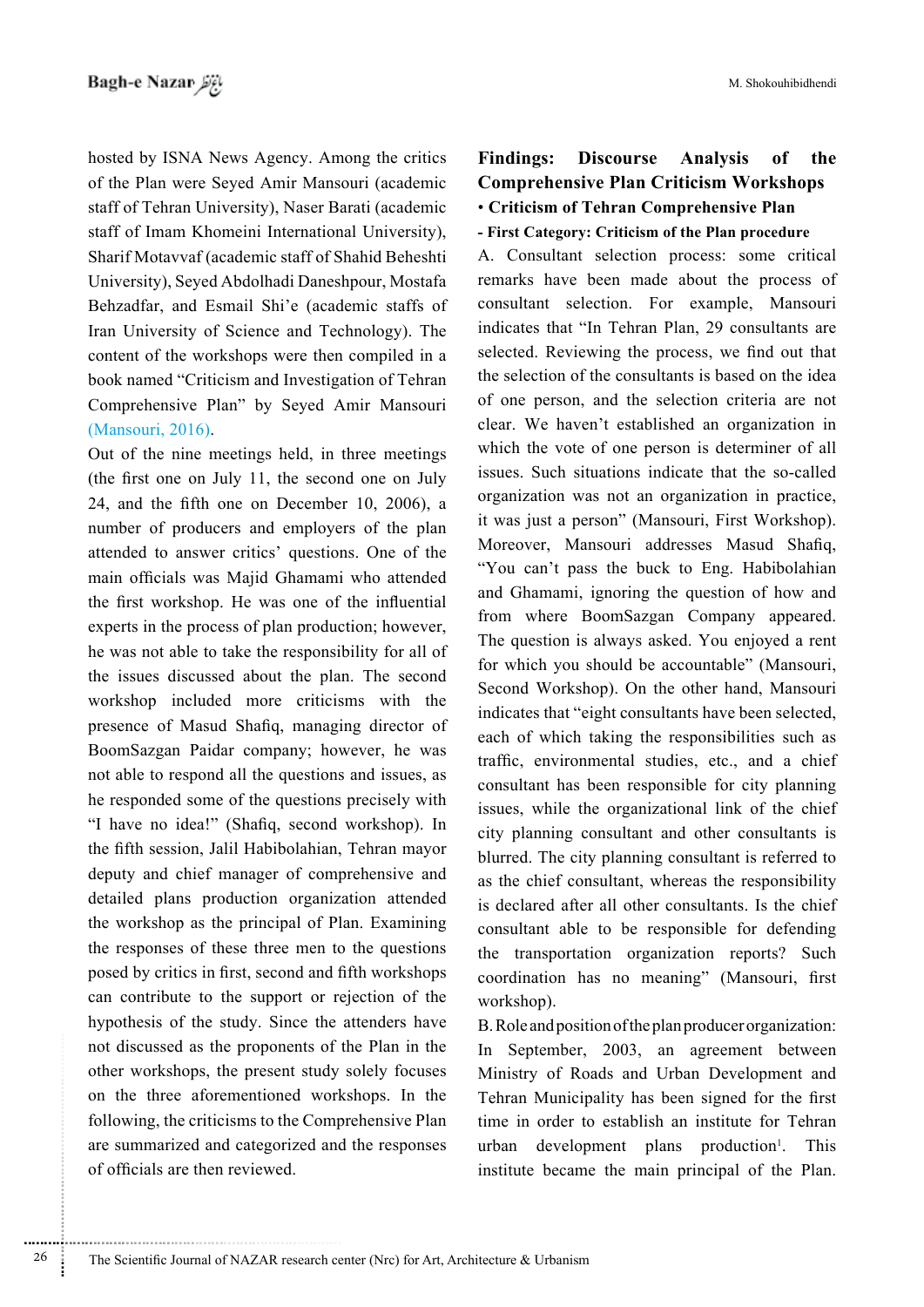With respect to the past experiences (the previous comprehensive plan of Tehran prepared by ATEK consultant engineers which was illegally put away by the mayor of Tehran with this declaration that the plan has not provided in a participatory way). the institute was meant to provide opportunities for the synergy of the Municipality and the Ministry for production of the Plan. The institute wasn't legally well-founded. Hence, in the first half of 2006, efforts were initiated by representatives of Ministry and Municipality to legislate laws for establishment of a permanent institute for the investigation, planning and management of urban development plans (Andalib,  $2009$ ,  $31-32$ ). In the ISNA workshops, there were several issues mentioned around the performance of Tehran institue. For example, Barati declared, "The institute was of importance. If the institute had had its main role, we wouldn't have needed such Plan with respect to the gradual correction of the Plan. The decision was to change the attitude of resolving urban problems through solely one document. The organization was meant to replace this attitude with the one that indicated planning is a progressive process, not only compiling a document. I believe that this was a historical opportunity that became lost" (Barati, First Workshop).

C. Participation and transparency: Several remarks made by critics included the issues of lack of participation and transparency in the Plan. For example, Mansouri, Barati and Motavvaf declared, "Eng. Ghamami had to explain these issues in university for students. I think the Plan is compiled baselessly and we shouldn't have ignored public. We should frankly assert that the procedure taken by you in the organization is unilateral, non-participative, and against institutionalization. The idea of hiring a consultant and leaving the issues out to be done by him is absolutely unilateral" (Mansouri, first workshop). Moreover, it was indicated that "Nowadays, there is no methodology that ignores public. In the current method of the Plan, the public is of least importance, representing one of the largest deficiency of the Plan (alongside the other shortcomings). The provider of the plan should be responsible in this regard" (Barati, second workshop). On the other hand, it was also declared, "How and where is public participation included and defined in the Plan? The Plan is cutting any link with upper plans, since when the principal is satisfied, the need to do so is not taken into account" (Motavvaf, second workshop).

#### - Second Category: Criticism of Plan Content

D. Lack of clear approach: One of the criticisms posed on the Plan was the fact that "Eng. Ghamami provided a simple linear process in which the main sections had been ignored and the planning step was quickly reached. The process lacked perspectives, main objectives, summary of facilities and limitations, polling stakeholders and influential people, and summary of upper and related studies. After a short period of initiation of the plan preparation process, a description document of the needed studies was provided which was a collage! This collage was including almost everything! However, the document didn't have any role in the real process of the Plan preparation" (Mansouri, second workshop).

 $E$ . Lack of clear methodology: A number of criticisms referred to the lack of academic method in the Plan. For example, Barati indicated, "A crystal-clear issue is that the compilation of perspectives is primary to the compilation of the plan. However, the studies of other sections of the Plan have been started before perspective studies. It seems that a number of various ideas are utilized in the Plan. The Plan is not based on "Type 12 Service Description". Moreover, the Plan is not structural-strategic, as its name implies." (Barati, second workshop). Barati's statements indicate that in his viewpoint, this kind of methodology (or in his words: a blended method) would not be useful. In other words, the document cannot be simultaneously comprehensive, strategic, and structural, while it is not congruous with any of these manners of planning. Seyed Abdolhadi Daneshpur is for this viewpoit, declaring: "The question here is that when the issues of sprightliness, activity, cohesion, and life level promotion is raised and considered as objectives and perspectives, how they are fulfilled? It would

...........................................................

.......... ....... ........ ........... ...... ....... ........ .......... ...........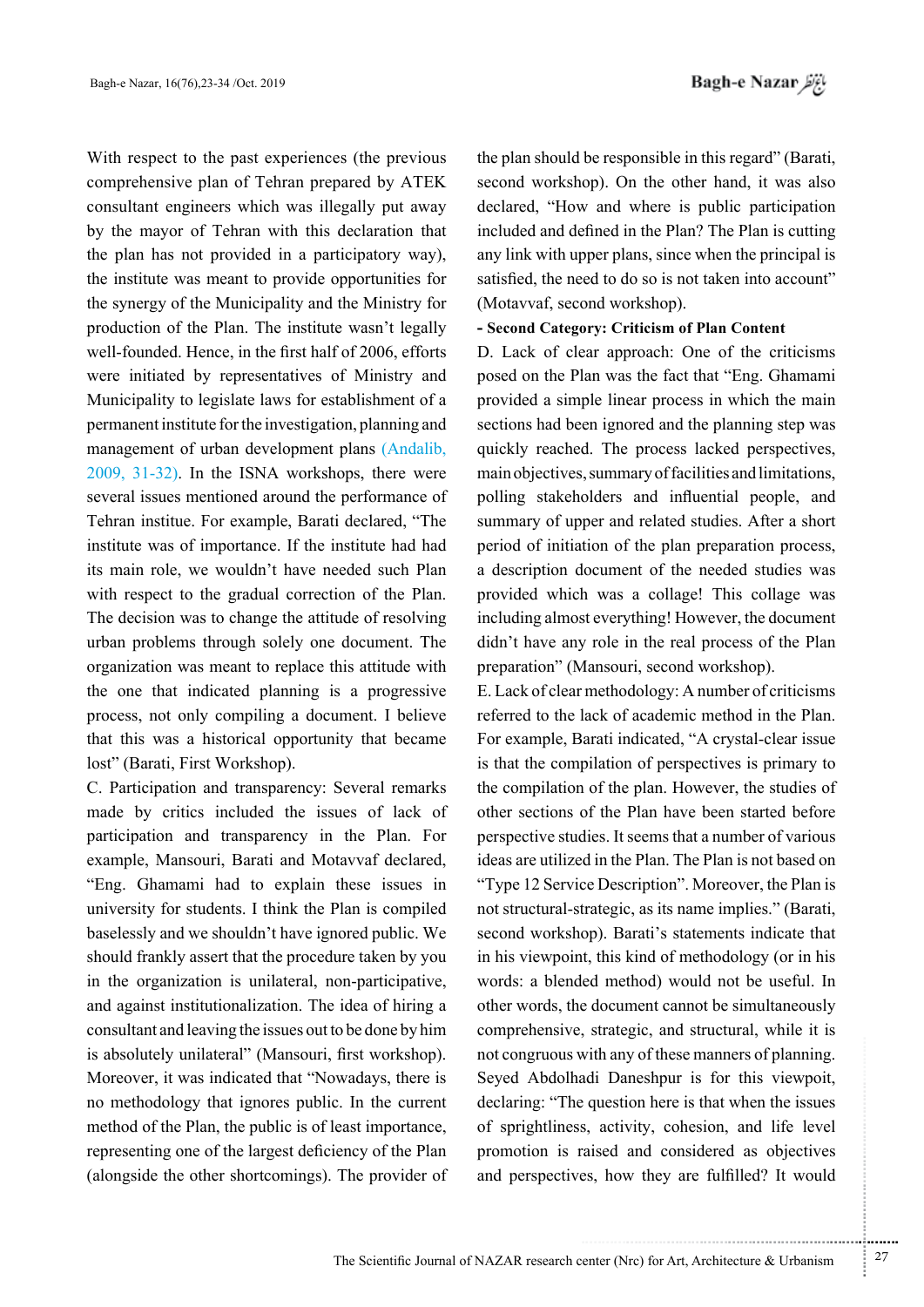M. Shokouhibidhendi

be discussed that what mechanisms are utilized for achieving such objectives" (Daneshpur, second workshop). He further indicated, "The process of determining methodology cannot be set through time. Doesn't methodology implies the fact that we must proceed forward, and not outward? A comprehensive plan should be dealt with out of improvisation. Every report and research, in order to be academic, should include a clear methodology" (Daneshpur, second workshop). Seyed Amir Mansouri discusses the same issue more precisely addressing Masud Shafiq. When Shafiq stated that "The methodology will be announced after we finish the work", Mansouri replied, "If you knew the meaning of methodology, you wouldn't precisely state that you are going to achieve it while always asking your methodology. You called critics as demagogues; however, what vou vourself just declared is demagogic" (Mansouri, second workshop).

### **• Responses to the Criticisms**

# - First Category: Justification of Weaknesses with respect to the Similar Criticisms in Former Plans

Among the responses in order to defend the comprehensive plan, the most honorable ones have been stated by Majid Ghamami. Accepting the weak points, he related them to the incumbent structures and believed that the Plan had to be produced in spite of the pre-known weaknesses. Some of his statements in the First Workshop are as follows:

"I think that the mentioned critiques does not merely limited to this specific project, but all of the projects with a cost of billions are like this. I would not say that many issues should be shrunk. I myself have lots of criticisms toward the Plan; however, I believe we are living in a historical period and a social condition in which we are to proceed forward gradually using the current facilities and conditions.

"We cannot be instantly turn into people having a thirty-year background in participation, public issues, democracy, and law. Such change and development takes time. The people acting in the field are the former ones. Do you consider me as not having criticisms? I criticize all issues along with Mr. Mansouri. I pose several criticisms and moreover, I might have more criticisms since I have been mostly involved. I also believe in institutionalization. Yet, I believe that we are heading toward having a plan after 28 years of lacking having none, using all we have got in this procedure. Facing many difficulties, we have gathered a number of engineers and doctors, and now it is declared that a very few of people are compiled. The number of experts was far more than before. All people were involved. The consultants declared that we have  $400$  to  $500$  experts most of which are university professors, including Dr. Golkar and Dr. Bahraini. Of course, a number of the people involved are not academics. Moreover, which universities are compared by you? The universities are having a closed loop and made up with connections. What I want to say is that all things are the same. As for the participation of public, is it an easy job? Public are participated in the current Plan as they are in other plans and sections of the society. To the amount that public participate in other sections, the same is applied here as well. We would perform better if we could, but this is all we can do. It is not wise to declare that the Plan is null and void since public are not given the chance to participate" (Ghamami, first workshop).

# - Second Category: Accusing Critics through **Statements Ambiguous**

The second type of accountability toward critics can be investigated in the statements of Masud Shafiq and some statements of Jalil Habibolahian. Using the 36th strategy of The Art of Being Right as stated by Schopenhauer, Shafiq have utilized ambiguous and complex phrases and expressions. Using expressions such as "politize" (politicized), "militarism", "Irani-Plan", "demagogic", "social contract", "new strategic-structural paradigm" indicates a special discourse Shafiq utilizes to get his own way. Interestingly, it is not important in this method to use the words in their correct way, the complexity of the sentence structure is rather important. Another method applied by Shafiq is accusing the critics, as Schopenhauer states, "Make your opponent angry,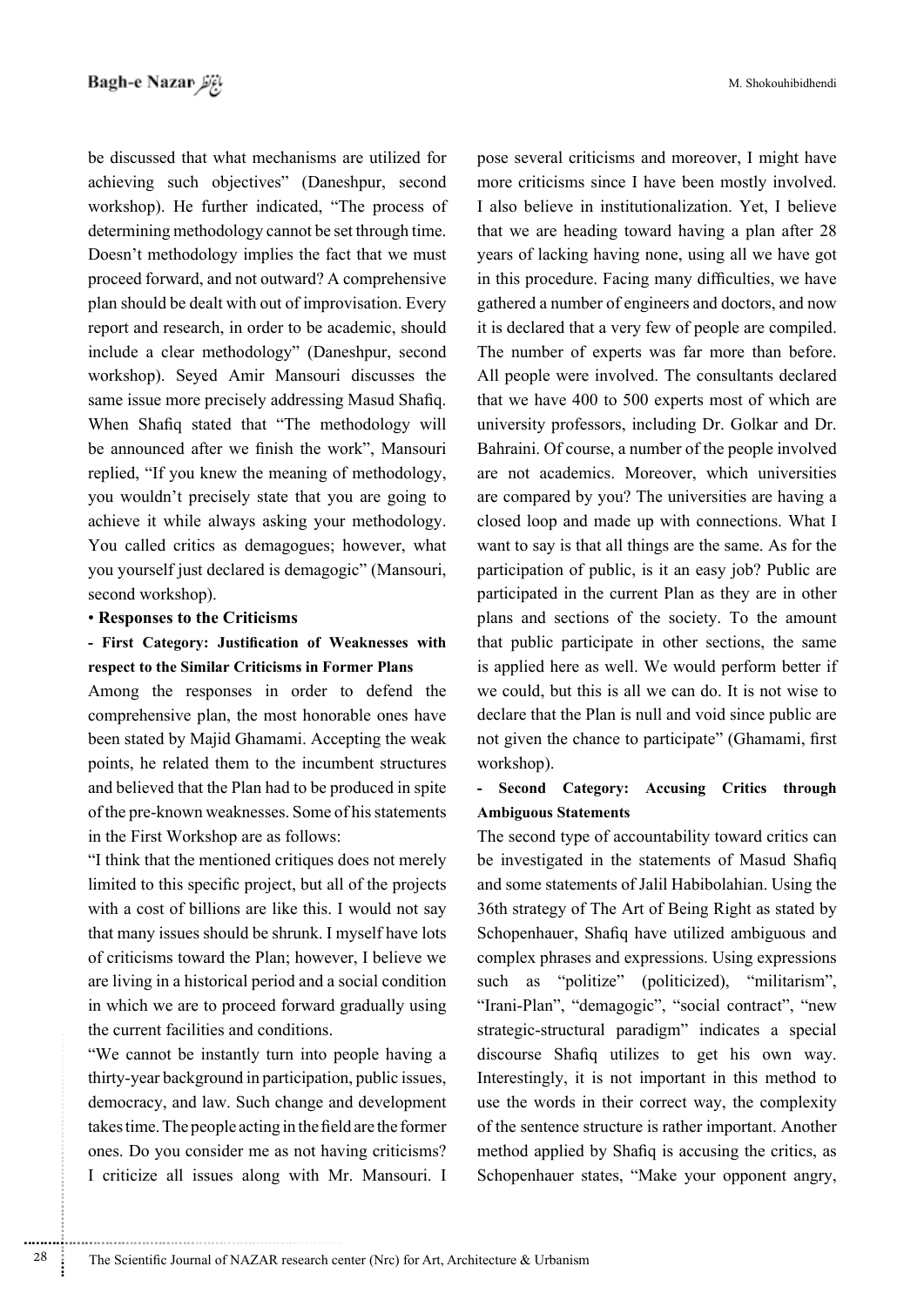since when he is, he lost his distinguishing power and does not understand what is good for him. In order to make him angry, you should be repeatedly unfair to him, or use fallacy, or be generally rude" (Schopenhauer,  $2006, 47$ ). For example, calling critics who discuss participation as "demagogues" is another approach to make the opponent angry. Moreover, the producers of Plan discuss personal aspects in their statements, as Schopenhauer states, "Whenever you see the opponent is near to overcome, and you are almost beaten, use the last stratagem. Make the issue personal" *(ibid.,117)*. During the workshops, accusing critics of conducting critical studies not for correcting. but for being promoted to a better academic status, e.g. doctor or full professor, is a strategy to utilize personal aspects in discussions. Similar to this method applied by Shafiq was accountability approach and method of Jalil Habibolahian in Fifth Workshop. In the following, some fallacy methods applied by him are presented:

"Regarding the questions about the BoomSazgan as a new company and the reason for selecting this company as the chief consultant of the Plan despite other companies with good background. I don't have any answer. In the following, when the issue of selecting consultant without related expertise and background raises, he continues: I'm not enough qualified to answer some of your questions. The other questions are those that can be answered by ordinary citizens, Justice Ministry, or Intelligence Ministry.  $(Shafia, second workshop)$ .

"We have reached an "Iranian-Plan" that should be discussed through the time. Answering the criticism of lack of theory and methodology, he continues: Names such as Master Plan, Structure Plan, Action Plan, and Strategic Plan are all just a joke! Which global experience in a social environment has commenced via a hypothesis and why we should do so? The doctrines are even achieved in procedure. A greengrocer applies a method when starting his job, and so does the Plan. Yet, the plan is unwritten and compiled in procedure. The plan is then transferred to university for eliciting doctrine and methodology. A person with the experience of research in practice might be able to elicit the methodology, and it is not my expertise to do so".

*Viji Bagh-e Nazar* 

"As for the method, it should have been written at first. We didn't know. Actually, the way implies you which way to go! Shall we be concerned before initiation for which way to go? The Comprehensive Plan have not had a method; however, we have known what we are to do. Due to time restrictions and politico-social issues, the Plan hasn't yet been shaped well. Let's discuss evidences. Lying, bluffing, illogical philosophies must be kept aside, and the mistakes in our social contract document should be empirically discussed. In reply to the criticisms of Dr. Motavvaf and Dr. Mansouri (regarding lack of public participation), it can be asserted that if the issue is not politicized, which have been a fruitful approach in only a proportion of the world, most of the issue follows the militarism of battle, such as what happened in Latin America and what happened in the East in rural and urban battles for the poor.

"It's good to discuss participation. What to discuss matters. Show us an example which is done and is attractive. It should be indicated that a bad law is better than lacking a law. What declared on behalf of Habibolahian and others is the fact that we should have something firstly, and then it can be improved by "social participation", which I have no idea what it is and you should explain its meaning".

(In reply to the criticism of cutting the link between) the Plan and upper documents) "We are well-aware of this field. We have new software and hardware systems which give us the chance to compile materials and issues together as they adjust thousands of maps. We even compiled the Iran's Development Document, aka 1400 Document (2021); however, we would have been distracted if we had written the analyses".

"In the present work, we assumed that we should take the last comprehensive plan and its pattern along with Type 12 Document. The reason was the fact that the principal in charge used to assume them. We then figured out that the conscience of the society have professionally proposed a new strategic-structural paradigm which we have taken into account. The Plan inquired us to provide an outline such as the structural planning as land use outline. Our discussion one favored by those who have studied strategic-

.......... ....... ........ ........... ...... ....... ........ .......... ...........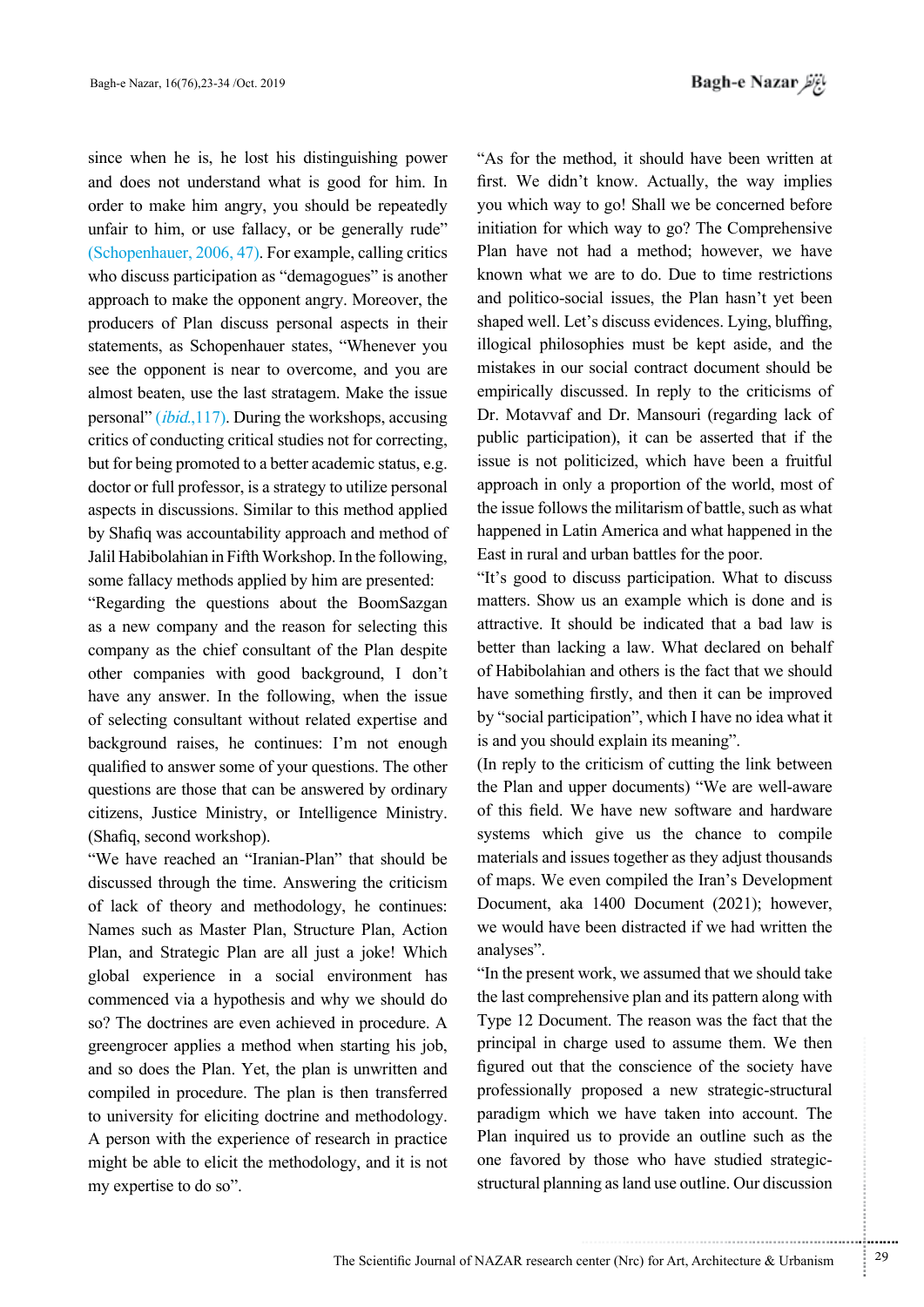is not fit with land use, but zoning. We discussed that we have both use and zoning, and the result of our documents entail zoning as well. We changed six groups in order to achieve the zoning outline, and commanded the regions to work as well. We have notified the issue publicly. We were commanded to take out the notifications; however, many people were cooperating within four or five months. The rest of the work, including setting objectives and eliciting objectives and perspectives are all trivial issues".

The nature of all the issues just discussed is environmental. The ecologic document of the City was handed to us just a week ago. We were not waiting, and we didn't have to wait! We were to make a consistent city which was made consistent by a network. We were afraid of proposing this idea, because we were mocked! We couldn't tell the public and all people what a network city was. Therefore, we tried to use an understandable language to tell them that we want a city which is neat and having facilities. We had an objective by which the population of Region #22 wouldn't increase. Tehran Comprehensive Plan proceeds forward in a problem-oriented basis. aiming at accountability as the main issue. Repining the criticisms posed by the audience in the meeting, it should be noted that we, as elites, should concord.

Demagogic treats should be left out and we should clearly declare what public means. We are tricking people and public. Populism is one of the most dangerous issues and when people and public are looked upon this viewpoint, we face fascism. Addressing Dr. Motavvaf: As for the Plan being located on a fault, or as for the density of population, who knows more? The people of Naziabad [a quarter in Tehran] or you" (Shafiq, second workshop).

"I consider these issues to be out of personal taste and interests and I do not include any explanation for them. We should discuss what is sought after all the reasoning here. Let's consider that all the objectives and plan are wrong. So what?! Our purpose was not converting the Plan into a thesis in order to get Ph.D. In our idea, all these issues are trivial. I don't consider them to be helpful and contributive. They might look highly academic; however, we do not discuss

Tehran academically. It is crystal clear that we have to confront chaos in Tehran and avoid circular letters and mono-solutions. Some people might be after doing a thesis for Ph.D. program or being promoted to full professor through all these issues, which is all OK, yet, we were not doing this. We were to prescribe in order to save the City out of the inconsistency. I would not discuss the how-ness and the procedure of the Plan so far, since I believe it to be aimless and trivial (Habibolahian, fifth workshop).

# **- Third Category: Deceiving Participating Propositions** for the Critics

accountable is deceiving the critics in order to keep The last, and the least honorable strategy of being unthem silent, which is not even included in the list recommended by Schopenhauer. In this approach, the critics are required to submit a proposal in order to take the responsibility of resolving the weaknesses of the Plan. Accordingly, it is aimed at changing their position as critic (or lawyer of public in Friedman's idea) to a part of the work, or a principal. In the following, a number of such techniques from the third workshop are presented.

"The issue is still in process. I suggest that the critics take action and communicate their viewpoints so that we discuss them in the final report, on the condition that they are not after spoiling the Plan! It might be discussed that why the consultant has ignored a given action. Your contribution as the critic is well-paid! Isn't it the issue of money? Don't act this way. There has been a will, love, brevity, or madness, nothing else!"

If am grateful to the audience attending the meeting. I ask you to, following the same course, write down the objectives and hand them to me. Tell me to remove a given objective, and replace the other. You are authorized to do anything to me if I wouldn't follow! If it is problematic, solve it! If we have to pay for that, we would! We pay it from the resources of consultant, and not ours! In a nutshell, we have lots of thing to do together. This procedure is a permanent procedural one, and an endless one. Believe, we are not opposed to each other fighting!"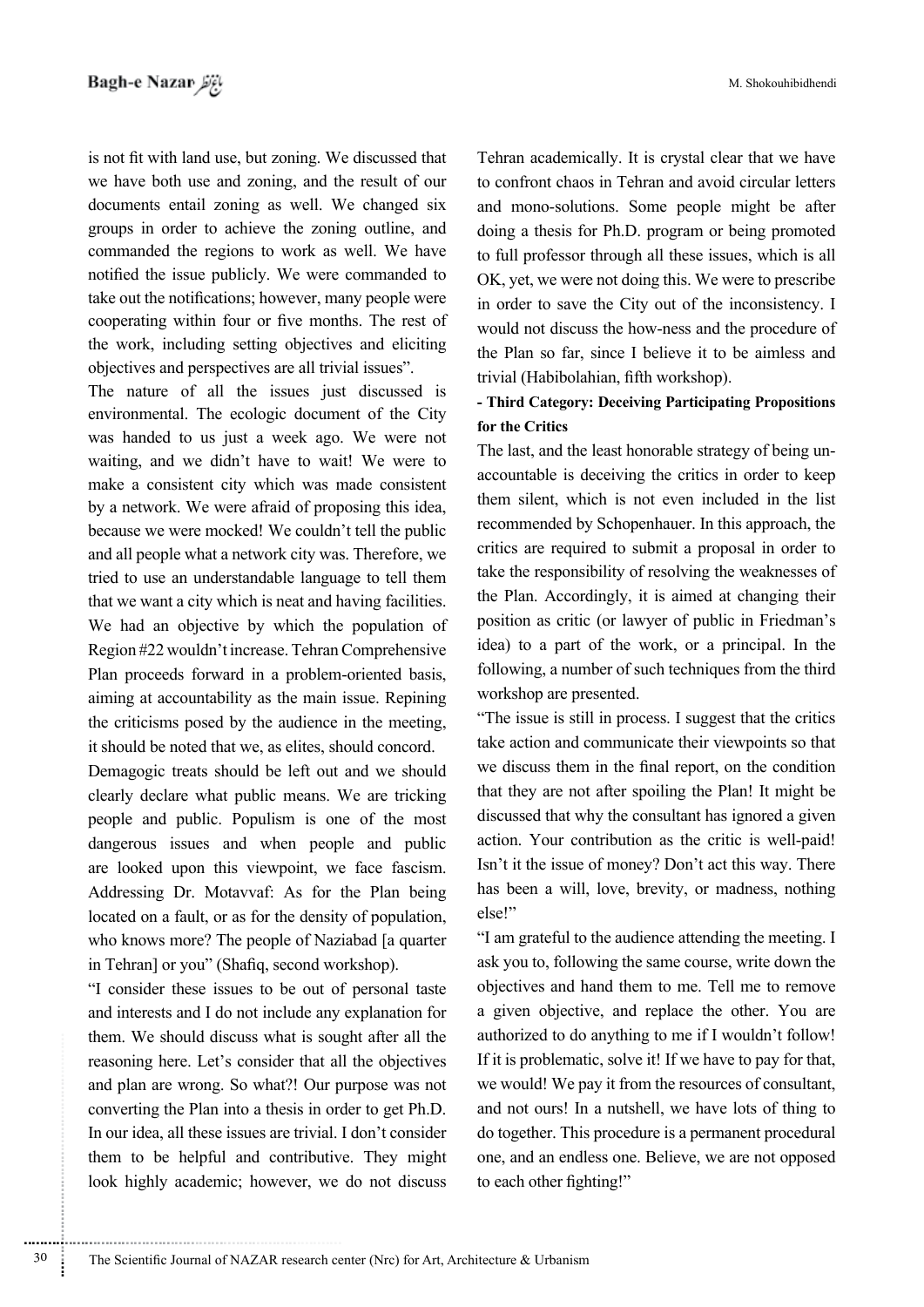"We are forced and imposed from different sources. We only have a God, and Mr. Chamran. We sometimes grieve, speak our hearts, in order to be pacified. I have nobody! I'm alone! No one in the municipality is accompanying me. Not only not accompanied, but also I'm set up, since they didn't understand me! Since I used to understand the issues and proceed forward sooner, I was always in trouble! I will be understood in five years!" (Habibolahian, fifth workshop).

### **Discussion**

As noticed, three ways of responsibility were used by proponents of the Plan. The first method of accountability, in spite of being honorable, does not account for the fact that the Plan was a proper opportunity to make a different plan with respect to the former ones. However, the nature of the action, i.e. production of an urban development plan for Tehran is a promising step for law abiding. Specifically, production and legislation of an urban development plan, in a city such as Tehran which was ruled without special plans before the new ones, is a promising step in the way of justice. Nonetheless, with respect to the multiplicity of stakeholders and influential groups in Tehran, when the possibility of compilation and legislation of an urban development plan appears and the expert remarks are noted, altogether in exceptional conditions, a notable opportunity would be lost if the plan is not sufficiently logical and accountable to the needs of citizens. In this respect, Barati indicated, "We now notice that the Plan is questioned by experts. and I regret that many of the issues we discussed are neglected due to the centralized management system. In my idea, urban planning is a field for criticism. Society can only build a city when its cultural issues and the way academics, professionals and specialists are treated is resolved. Eng. Ghamami's saying regarding improvising the Plan due to time constraints is unacceptable. The planning is like a surgery. We cannot dissect the body of the operated person and leave it out saying we don't have time" (Barati, first workshop).

The second method is the clumsiest type of defending

a plan including not hearing the criticisms and accusing critics of improper attributes. In this method, the most questioned person is the proponent. During the workshops, the critics discussing lack of participation had been labeled as "demagogues", and critics discussing the lack of academic methodology were labeled as "following Ph.D. program thesis". Such accountability is the last alternative to evade in Schopenhauer's classification. In this type, the questions are usually left unanswered using expressions such as "I have no idea", "I'm not in the position to answer some of your questions", "I consider these issues to be out of personal taste and interests and I do not include any explanation for them". "I would not discuss the how-ness and the procedure of the Plan so far". In such expressions, the speaker is more after silencing the critic than correcting his own path. Therefore, he would not provide answers for the questions.

The third method is the most improper and immoral conception stating that any criticism is out of the fact type of accountability. In this method, there is a prethat personal interests and benefits of the critic is not fulfilled. Therefore, critics are invited to enter the other part through recommending projects. If the proposition is accepted by critics, it's an abject failure. On the one hand, the professional nobleness is lost, and on the other hand, the recommender would publicly promulgate that the criticisms were out of benefit seeking. Nonetheless, the critics of the Plan at the time didn't accept such propositions based on the evidence provided by the book named "Criticisms and Investigations of 2007 Comprehensive Plan", compiled ten years after the .workshops

# **Conclusion**

As noticed, several criticisms were discussed regarding the process and content of the Plan. However, the proponents of the Plan were accountable through various methods. The findings of the study indicate that the methods were generally accompanied with a number of fallacy types. The following table compares the three type of accountabilities along with their related fallacy as indicated by Schopenhauer (Table 1).

.......... ....... ........ ........... ...... ....... ........ .......... ...........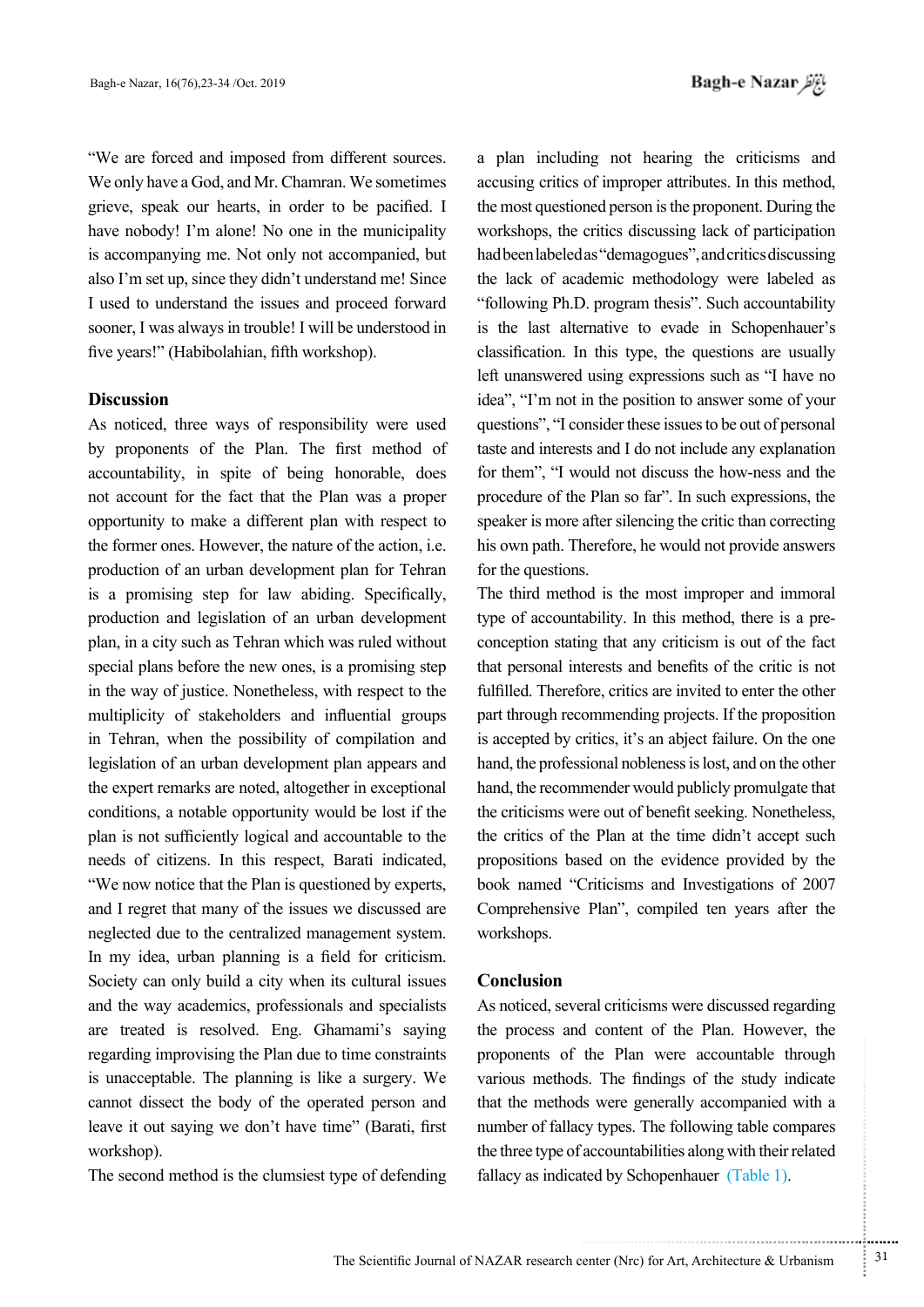# *Bagh-e Nazar بابنانظر*

Table 1. The comparison of the approaches in answering critiques on Tehran Comprehensive Plan. Source: author.

|                          | Overall<br>Attribute                                                                               | <b>The Most</b><br>Prominent<br>Proponent | <b>Some Key Remarks</b>                                                                                                                                                                                                                                                                                                                                                                                                                                                                                                                                                                                                                                                                                                                                                                                                                          | <b>The Most Important</b><br><b>Presuppositions</b>                                                                                                                                                                     | <b>Type of Fallacy</b>                                                                                                                                                                                    |
|--------------------------|----------------------------------------------------------------------------------------------------|-------------------------------------------|--------------------------------------------------------------------------------------------------------------------------------------------------------------------------------------------------------------------------------------------------------------------------------------------------------------------------------------------------------------------------------------------------------------------------------------------------------------------------------------------------------------------------------------------------------------------------------------------------------------------------------------------------------------------------------------------------------------------------------------------------------------------------------------------------------------------------------------------------|-------------------------------------------------------------------------------------------------------------------------------------------------------------------------------------------------------------------------|-----------------------------------------------------------------------------------------------------------------------------------------------------------------------------------------------------------|
| <b>First</b><br>Category | Justifying<br>weaknesses<br>with respect<br>to the similar<br>criticisms in the<br>former projects | Majid<br>Ghamami                          | - I think that the mentioned critiques<br>does not merely limited to this specific<br>project, but all of the projects with a cost<br>of billions are like this.<br>- The people acting in the field are the<br>former ones.<br>- The number of experts was far more than<br>before.                                                                                                                                                                                                                                                                                                                                                                                                                                                                                                                                                             | What matters<br>is<br>that<br>is<br>Tehran<br>having a<br>plan. Better plans can't<br>be expected up until<br>all cultural, social and<br>economic structures are<br>not well-made.                                     | This method contains the<br>least possible amount of<br>fallacy, yet it ignores the<br>fact that improvement<br>should be initiated<br>somewhere ultimately.<br>Postulate What Has to<br><b>Be Proved</b> |
| Second<br>Category       | Effort to accuse<br>critics using<br>ambiguous<br>statements                                       | Masud Shafiq<br>Jalil<br>Habibolahian     | - Let's discuss evidences. Lying, bluffing,<br>illogical philosophies must be kept aside.<br>- it can be asserted that if the issue is not<br>politicized, which have been a fruitful<br>approach in only a proportion of the world,<br>most of the issue follows the militarism<br>of battle, such as what happened in Latin<br>America and what happened in the East in<br>rural and urban battles for the poor.<br>- Demagogic treats should be left out and<br>we should clearly declare what public<br>means. We are tricking people and public.<br>- Our purpose was not converting the Plan<br>into a thesis in order to get Ph.D.<br>- In our idea, all these issues are trivial.<br>Some people might be after doing a thesis<br>for Ph.D. program or being promoted to<br>full professor through all these issues,<br>which is all OK. | Through overstatement,<br>the<br>person<br>can<br>be<br>bewildered, since it is<br>assumed that the speech<br>contains meaning.<br>Insulting, and agonizing<br>the person can deviate the<br>person off the logic path. | "Bewilder Your<br>opponent".<br>"Make Your Opponent<br>Angry".<br>"Become Personal,<br>Insulting, Rude".                                                                                                  |
| <b>Third</b><br>Category | Deceiving<br>proposition of<br>participation to<br>critics                                         | Jalil<br>Habibolahian                     | - I suggest that the critics take action and<br>communicate their viewpoints so that we<br>discuss them in the final report, on the<br>condition that they are not after spoiling<br>the Plan! It might be discussed that why<br>the consultant has ignored a given action.<br>Your contribution as the critic is well-<br>paid! Isn't it the issue of money?                                                                                                                                                                                                                                                                                                                                                                                                                                                                                    | Critics criticize for the Personalize the subject<br>feeling of jealousy toward<br>the consultant, or they<br>are after getting benefits.<br>Money matters.                                                             | and create temptations<br>for critics through a<br>financial proposal.                                                                                                                                    |

The common attribute in all the methods is the lack of efforts to correct the plan or answer the criticisms. In order to avoid replacing true accountability with false and illogical verbiage,

............................................................

recommendations can be made. The present study recommends revelation of fallacious types of accountability for the public opinion and professional communities. Future studies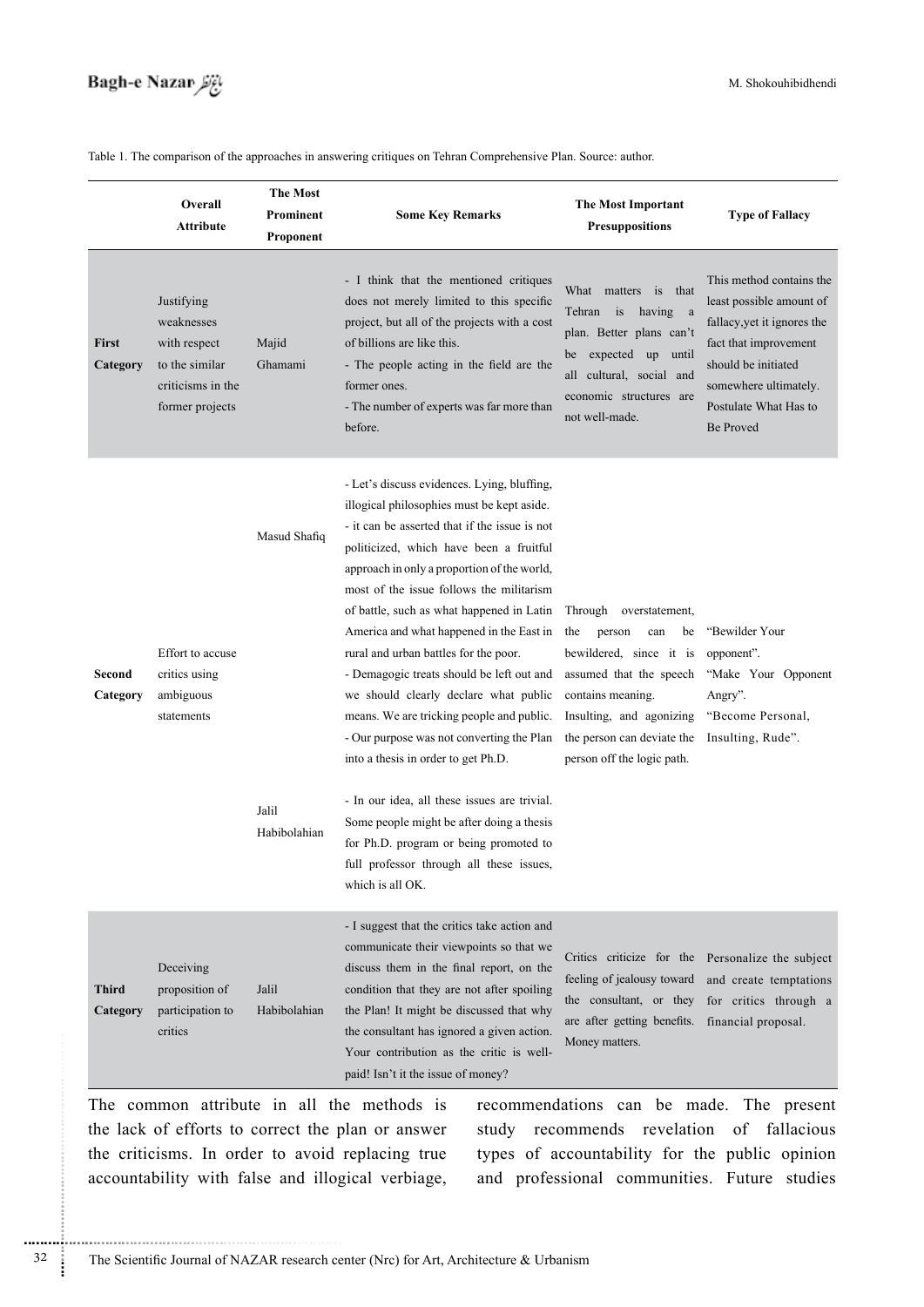can discuss how graduated people can be led to accurate, out-of-fallacy statements of problems, methods and strategies through correction of architecture and urban planning educational system. The sentence stated by Ghamami, "which universities are compared by you?" indicates evidence for essential correction of educational system. Moreover, future studies can focus on strategies for provision of legal and managerial opportunities for meritocracy in the process of project and plan submissions. As noticed in the study, a notable portion of the criticisms had been related to the procedure of the Plan and especially the process of consultant selection.

#### **Endnote**

1. The institute performed under different names (in different periods), such as Tehran Urban Development Production Management and Planning Institute (Boomsazegan, 2006), Tehran Urban Development Plan Production Institute (Farivar Sadri, 2009), Tehran Detailed and Comprehensive Plans Producer Institute (Mansouri, 2009), Permanent Institute for Study and Production of Tehran urban Development Plans, and Tehran Urban Development Planning Institute (Andalib, 2009). The common entities in these names are " Institute" and "Tehran". Tehran Institute, aka "Tehran Urban Development Planning Institute was approved by the supreme council of the institute (including housing  $&$  Urban Development Minister, Tehran Mayor, and Tehran's City Council Chief Member through an official letter of association (Supreme Council of the Institute, 2009). Ultimately, the institute was disestablished in 2010. The institute can be considered as APUR, i.e. Paris Urban Development Gallery, in Tehran (Shokuhibidhendi, 2014).

### **Reference** List

ye tehran: gozashte, hall va ayande [Urban Development • Andalib, A. (2009). Nahad-e barnamerizi-ye tosee-ye shahri-Planning Institute of Tehran: Past, Present and Future]. Manzar, (1), 25-33.

• Boomsazegan Paidar, Consulting Engineers. (2006). *Tarh-e rahbordi-sakhtari-ye tosee-ye shahr-e tehran: tarh-e Structural Development Plan of the City of Tehran: Tehran* jame-e tehran, kholase gozaresh-e nahaei-ye tarh [Strategic-Comprehensive Plan, Summary of Project, Final Report (First Edition). Tehran: The Institute of Management and Planning Urban Development Plans in Tehran.

ye shahri-ye Tehran [A Review of Urban Planning Process in • Frivar Sadri, B. (2009). Morori bar jariyan e barnamerizi-Tehran, *Manzar*, (1), 34-37.

• Hatami, A. & Jabbarnejhad, S. (2008). Tahlil-e gofteman be

masabe-ye yek ravesh tahghigh dar olom-e ensani [Discourse Analysis as a Research Method in the Humanities]. National Social Sciences Congress. Tehran: Institute for Humanities and Cultural Studies.

• Hendriks, F. (2013). Understanding Good Urban Governance: Essentials, Shifts, and Values, Urban affairs review. Urban Affairs Review, 50(4), 553-576.

• Mansouri, S. A. (2009). Dars-ha-yi az gozaresh-e APUR darbare-ye tarh-e jame-e jadid-e Tehran [Lessons from the APUR Report on the New Tehran Comprehensive Plan]. Manzar, (1), 77-80.

• Mansouri, S. A. (2016). *Naghd va barresi-ye tarh-e Jam-e Tehran, 2007 [Review of the Comprehensive Plan of Tehran* 2007]. Tehran: Nazar Research Center Publications.

· Parhizkar, A. & Kazemian, Gh. (2005). Rouykard-e Hokmravayi-e shahri va zarourat-e an dar mantagheye kalanshahri-ye Tehran [Urban Governance Approach and its necessity in Tehran metropolitan area]. Journal of Economic 29-49. ,(16) ,*Research*

• Panday, P. K. (2017). Performing Urban Governance in Bangladesh: The city corporation. London: Palgrave Macmillan.

• Pierre, J. (2011). The Politics of Urban Governance. London: Palgrave Macmillan.

• Qalibaf, M. B. (2008). Letter No. 8717803/8710 dated  $20/4/2008$ , by the mayor of Tehran.

• Schopenhauer, A. (2006). The art of always being right: thirty eight ways to win when you are defeated (E. Sabeti, Trans.). Tehran: Qoqnoos.

• Shokouhibidhendi, M. S. (2014). Evaluation of Spatial Justice in Urban Development Plans, Cases of Study:  *Tehran (Tehran of Plan Development Structural-Strategic Comprehensive Plan) and Plan d'Aménagement et de* Développement Durable (PADD) of Paris. Unpublished Ph.D. thesis in Urban Planning. College of Fine Arts, University of Tehran, Iran.

ye khoub-e shahri dar rouykard-e tahlili [An Introduction to • Taghvai, A. A. & Tajdar, R. (2009). Dramadi bar hokmravaei-Good Urban Governance in An Analytical Approach]. *Urban* Management Quarterly, (23), 45-58.

• The Supreme Council of the Institute. (2009). the Statute of the Tehran Urban Development Planning Institue, approved on 25/4/2009.

.......... ....... ........ ........... ...... ....... ........ .......... ...........